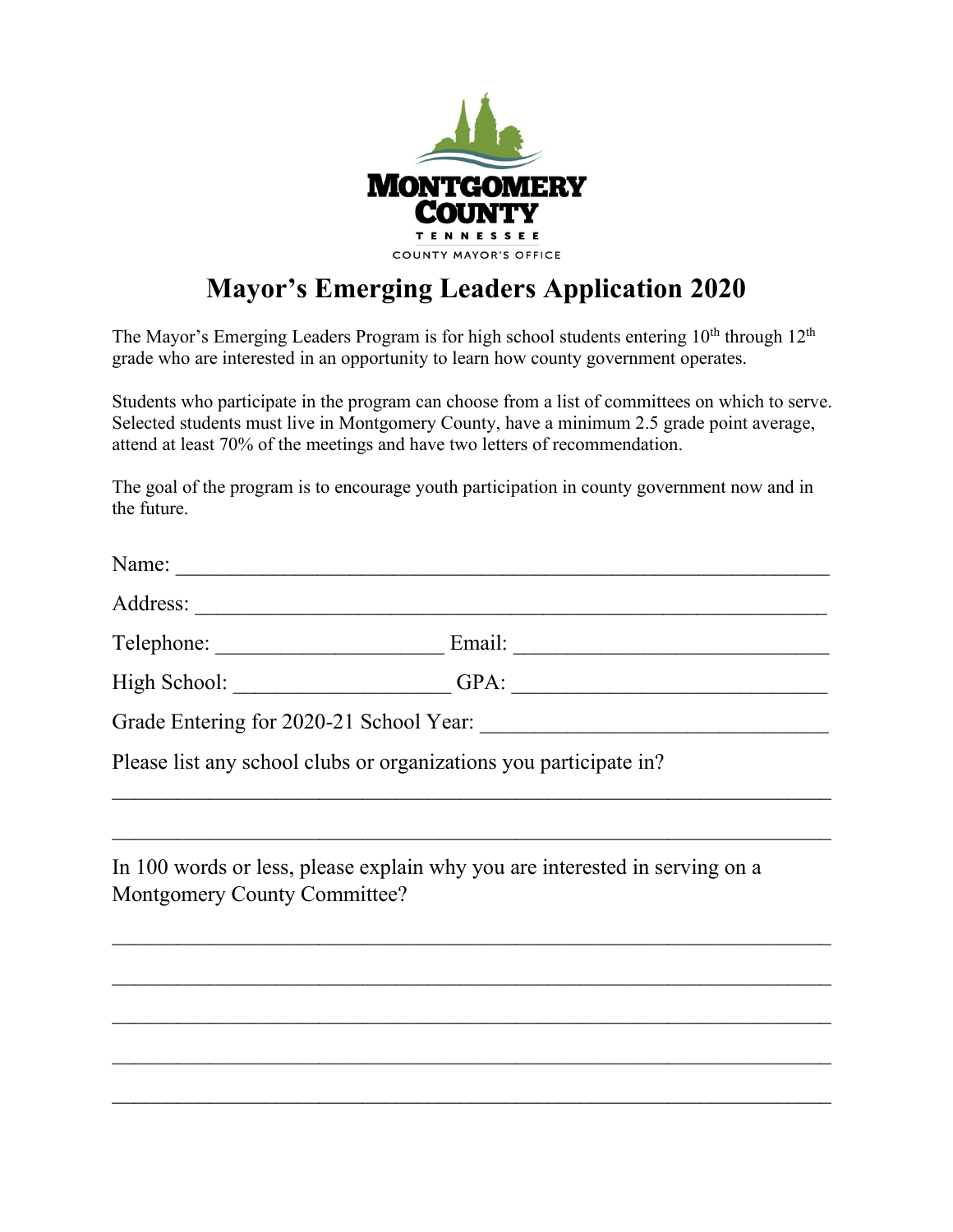In 300 words or less, describe what good leadership means to you.

Please submit two references with your application; one must be from a teacher or counselor and one can be a personal reference or another school reference. (Because the school year ended unexpectedly due to COVID-19, reference letters from counselors/teachers may be turned in by August 31, 2020.)